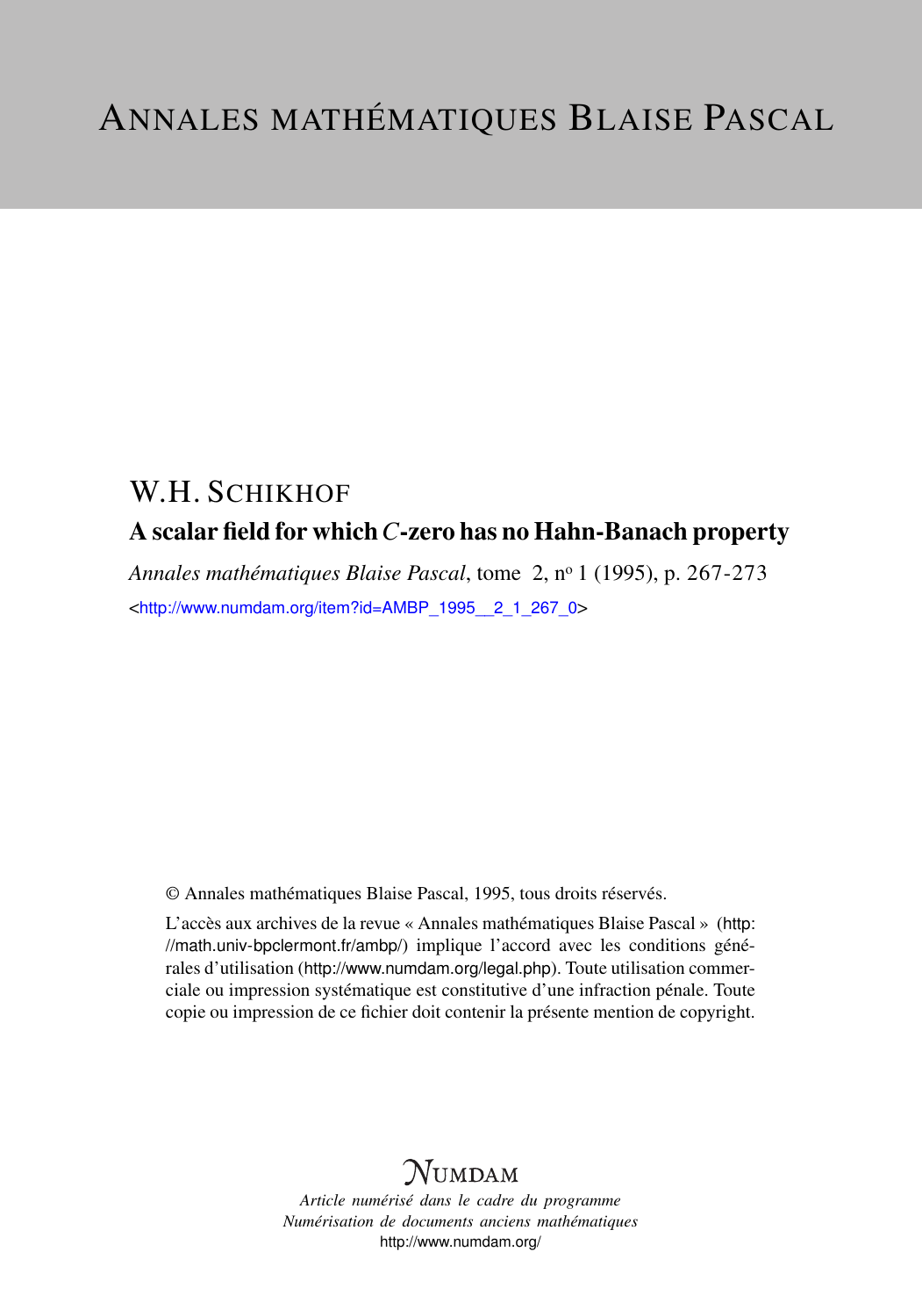## A SCALAR FIELD FOR WHICH C-zero HAS

### NO HAHN-BANACH PROPERTY

### W.H. Schikhof

**Abstract.** Let K be a field with a valuation  $\vert \cdot \vert$  of infinite rank for which  $(K, \vert \cdot \vert)$  is complete, separable and such that the value group is countable. We show that the Banach space  $c_0$  consisting of all null sequences in K admits a closed subspace S and a continuous linear function  $S \to K$  that cannot be extended to a continuous linear function  $c_0 \to K$ .

This surprising result is in contrast not only to Keller's example  $[2]$  of a separable inner product Banach space over  $K$  resembling classical Hilbert space, but also to the Hahn-Banach property of  $c_0$  over a field with a rank 1 valuation [4, 3.16].

1991 Mathematics subject classification :  $46S10$ .

PRELIMINARIES. (For details on valuations see e.g. [5]).

Let G be a multiplicatively written totally ordered abelian group. We require  $G \neq \{1\}$ implying that G is torsion free. We add an element 0 such that  $0 < g$  for all  $g \in G$ .

Let K be a field. A valuation (with value group G) is a surjection  $| \cdot : K \to G \cup \{0\}$  such that (i)  $|x| = 0$  if and only if  $x = 0$  (ii)  $|xy| = |x| |y|$  (iii)  $|x + y| \leq \max(|x|, |y|)$  for all  $x, y \in K$ .

**REMARK.** Usually G is written additively (with reversed ordering and an element  $+\infty$ adjoined) but here we prefer the multiplicative notation because of its analogy with the absolute value.

For  $a \in K$ ,  $\varepsilon \in G$  we write  $B(a,\varepsilon) := \{x \in K : |x-a| \leq \varepsilon\}$ . The topology induced naturally by the valuation makes K into a topological field. A subgroup  $H$  of  $G$  is called convex if  $g, k \in H, g < h$  implies  $\{t \in G : g \leq t \leq h\} \subset H$ .

Henceforth we shall assume that

(i)  $K = (K, ||)$  is complete (i.e. each Cauchy net converges) and separable,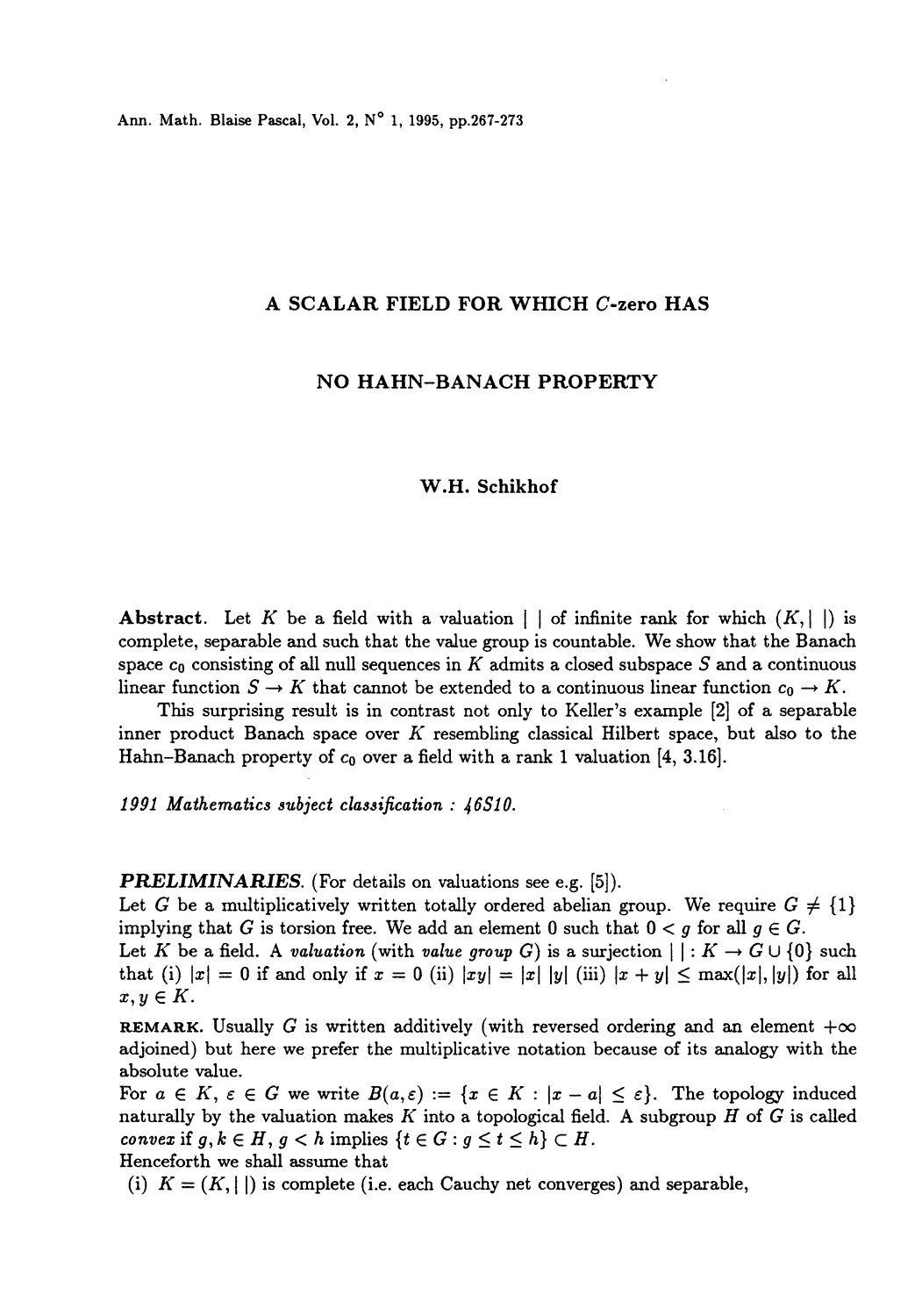- (ii)  $G$  is countable.
- Then it follows that
- (iii)  $K$  is metrizable,
- (iv) for every convex subgroup H of G,  $H \neq \{1\}$ ,  $H \neq G$  there exists a strictly decreasing sequence  $g_1, g_2,...$  in G such that  $H = \bigcap \{g \in G : g_n^{-1} \leq g \leq g_n\}.$
- We further assume that the valuation has infinite rank which in our case means that (v) G is the union of convex subgroups  $H_1, H_2, \ldots$  for which

$$
\{1\} \subsetneq H_1 \subsetneq H_2 \subsetneq \ldots
$$

We indicate an example of a field satisfying (i) – (v) ([3],2.1). Let, for each  $i \in \mathbb{N}$ ,  $G_i$  be the ordered group Z, written multiplicatively, with positive generator  $a_i$ . Let  $G := \bigoplus_i G_i$ ,

ordered antilexicographically. The following formulas define a valuation on  $\mathbb{Q}(X_1, X_2, \ldots)$ , the field of rational functions in countably many variables over Q.

$$
|q| := \begin{cases} 0 \text{ if } q \in \mathbf{Q}, q = 0 \\ (1, 1, \ldots) \in G \text{ if } q \in \mathbf{Q}, q \neq 0 \end{cases}
$$

$$
|X_i| := (b_{i1}, b_{i2}, \ldots) \in G \qquad (i \in \mathbb{N})
$$

where  $b_{ij} = a_i$  if  $j = i$ ,  $b_{ij} = 1$  if  $j \neq i$ .

It is clear that the completion K of  $\mathbb{Q}(X_1, X_2, \ldots)$  with respect to the valuation | | satisfies  $(i)$ ,  $(ii)$  above.

Also (v) is true if we take  $H_n = \bigoplus_{i=1}^n G_i = \{(b_1, b_2, \ldots) \in G : b_i = 1 \text{ for } i > n\}.$ 

We finally note that this  $K$  also served as the scalar field of the Hilbert space constructed by Keller [2].

In this note a norm on a K-vector space E is a map  $\| \cdot : E \to G \cup \{0\}$  (we do not need the more usual notion of norm with extended range) satisfying (i)  $||x|| = 0$  if and only if  $x = 0$  (ii)  $\|\lambda x\| = |\lambda| \|x\|$  (iii)  $\|x + y\| \leq \max(\|x\|, \|y\|)$  for all  $x, y \in E, \lambda \in K$ . The dual space E' is the space of all continuous linear functions  $E \to K$ .  $E = (E, || ||)$  is called a  $K$ -Banach space if  $E$  is complete.

Let  $E_1, E_2, \ldots$  be K-Banach spaces. By  $\bigoplus E_n$  we mean the space consisting of all sequences  $x = (x_n)_{n \in \mathbb{N}}$ , where  $x_n \in E_n$  for each n, for which  $\lim_{n \to \infty} x_n = 0$  normed by  $x \mapsto \max_n ||x_n||$ . As usual, we denote  $\bigoplus_{n} K$  by  $c_0$ . It follows easily that  $\bigoplus_{n} E_n$  is a K-Banach space. If each  $E_n$  is separable then so is  $\oplus E_n$ .

Let E, F be K-Banach spaces. We say that a surjective linear continuous map  $\pi : E \to F$ is a quotient map (and F is a quotient of E) if  $||y|| = \inf{||x|| : x \in E, \pi(x) = y}$  for each  $y \in F$ .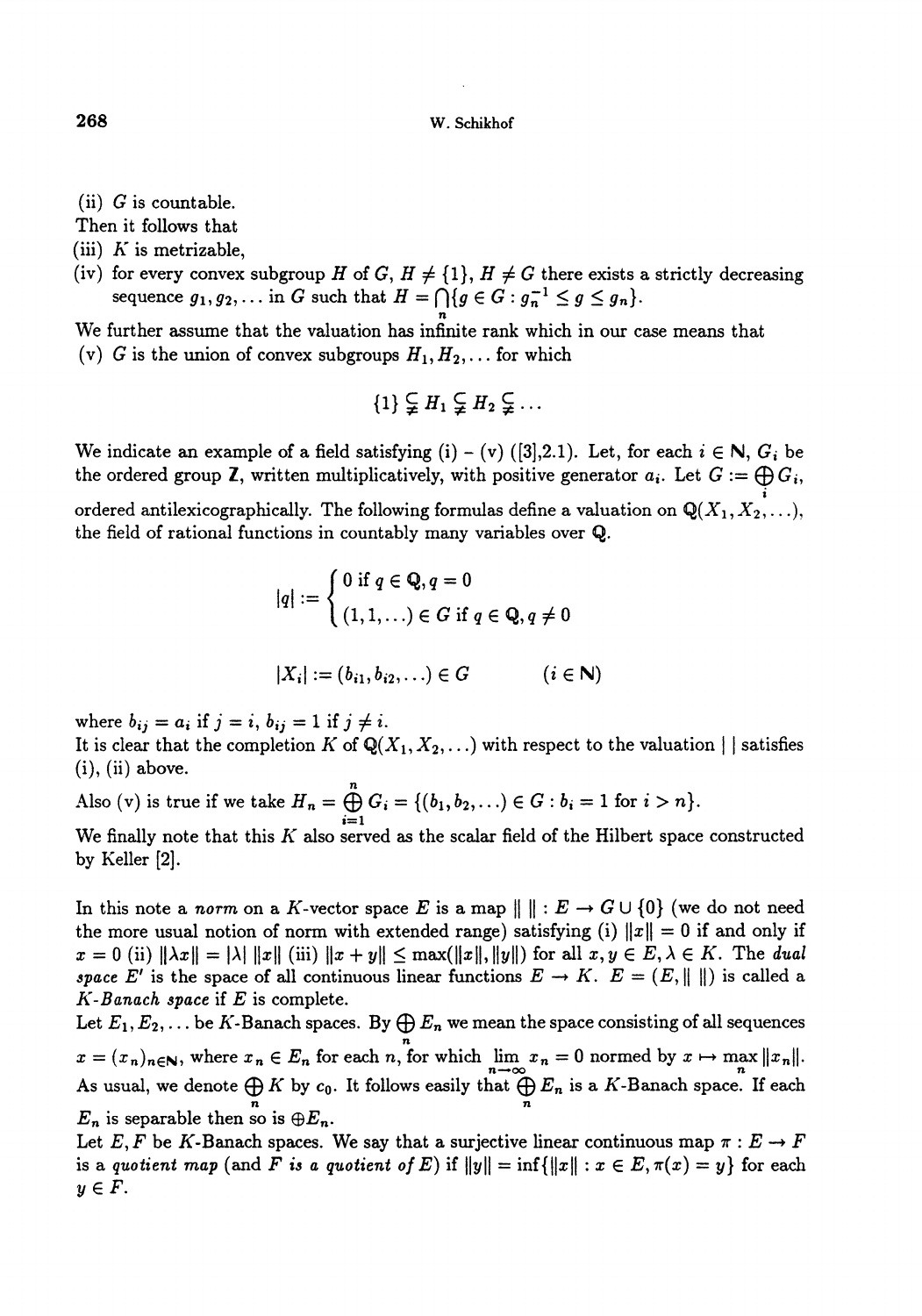The following Lemma is a non-archimedean version of the 'second half of the Open Mapping Theorem'. Although the proof is not materially different from the classical one we include it to convince the reader of this very fact.

Denote the 'closed unit ball'  $\{x \in E : ||x|| \leq 1\}$  of a K-Banach space E by  $B_E$ , and the closure of a set  $X \subset E$  by  $\overline{X}$ .

LEMMA. Let E, F be K-Banach spaces, let  $\pi : E \to F$  be a continuous linear map. Suppose  $\overline{\pi(B_E)}$  is a zero neighbourhood in F. Then  $\pi(B_E) = \overline{\pi(B_E)}$  (and in particular  $\pi(B_E)$  is a zero neighbourhood).

*Proof.* There exist  $\lambda_0, \lambda_1, \ldots \in K$  such that  $\lambda_0 = 1, |\lambda_0| > |\lambda_1| > \cdots$ ,  $\lim_{n \to \infty} \lambda_n = 0$  and  $\lambda_1 B_F \subset \overline{\pi(B_E)}$ . Let  $y \in \overline{\pi(B_E)}$ ; we construct an  $x \in B_E$  with  $\pi(x) = y$ . There exists an  $x_0 \in B_E$  with  $||y - \pi(x_0)|| \leq |\lambda_1|^2$ . Then

$$
y = \pi(\lambda_0 x_0) + \lambda_1 y_1 \text{ where } y_1 \in \lambda_1 B_F \subset \overline{\pi(B_E)}.
$$

Next, we can take an  $x_1 \in B_E$  with  $||y_1 - \pi(x_1)|| \leq |\lambda_2|$  so

$$
y = \pi(\lambda_0 x_0) + \pi(\lambda_1 x_1) + \lambda_2 y_2
$$
 where  $y_2 \in \lambda_1 B_F \subset \overline{\pi(B_E)}$ .

Similarly we can find an  $x_2 \in B_E$  with  $||y_2 - \pi(x_2)|| \leq |\lambda_3|$ . Then

$$
y = \pi(\lambda_0 x_0) + \pi(\lambda_1 x_1) + \pi(\lambda_2 x_2) + \lambda_3 y_3
$$
 where  $y_3 \in \lambda_2 B_F \subset \overline{\pi(B_E)}$ 

 $\infty$ etc. Inductively we obtain  $x_1, x_2, ... \in B_E$  such that  $y = \sum_{n=0}^{\infty} \pi(\lambda_n x_n)$ . By completeness  $x := \sum_{n=0}^{\infty} \lambda_n x_n$  exists in E,  $||x|| \le \max_n ||\lambda_n x_n|| \le 1$  and  $\pi(x) = y$ .

# §1. A SEPARABLE BANACH SPACE WITHOUT THE HAHN-BANACH PROPERTY

As a stepping stone we construct a separable  $K$ -Banach space  $E$  having no Hahn-Banach property (Theorem 1.5). Let us first observe that continuous maps between K-Banach spaces are bounded. This is a simple consequence of our assumption that the range of the norm is  $G \cup \{0\}$ , enabling us to normalize each nonzero vector by a suitable scalar multiplication. (If one allows norms to have a more general range, continuous linear maps are not always bounded [1]). For our purpose we just need the following Lemma.

LEMMA 1.1. For a K-Banach space E, every  $f \in E'$  is bounded i.e. there exists a  $c \in G$ such that  $|f(x)| \leq c||x||$  for all  $x \in E$ .

The next Lemma tells us that  $K$  is not spherically complete.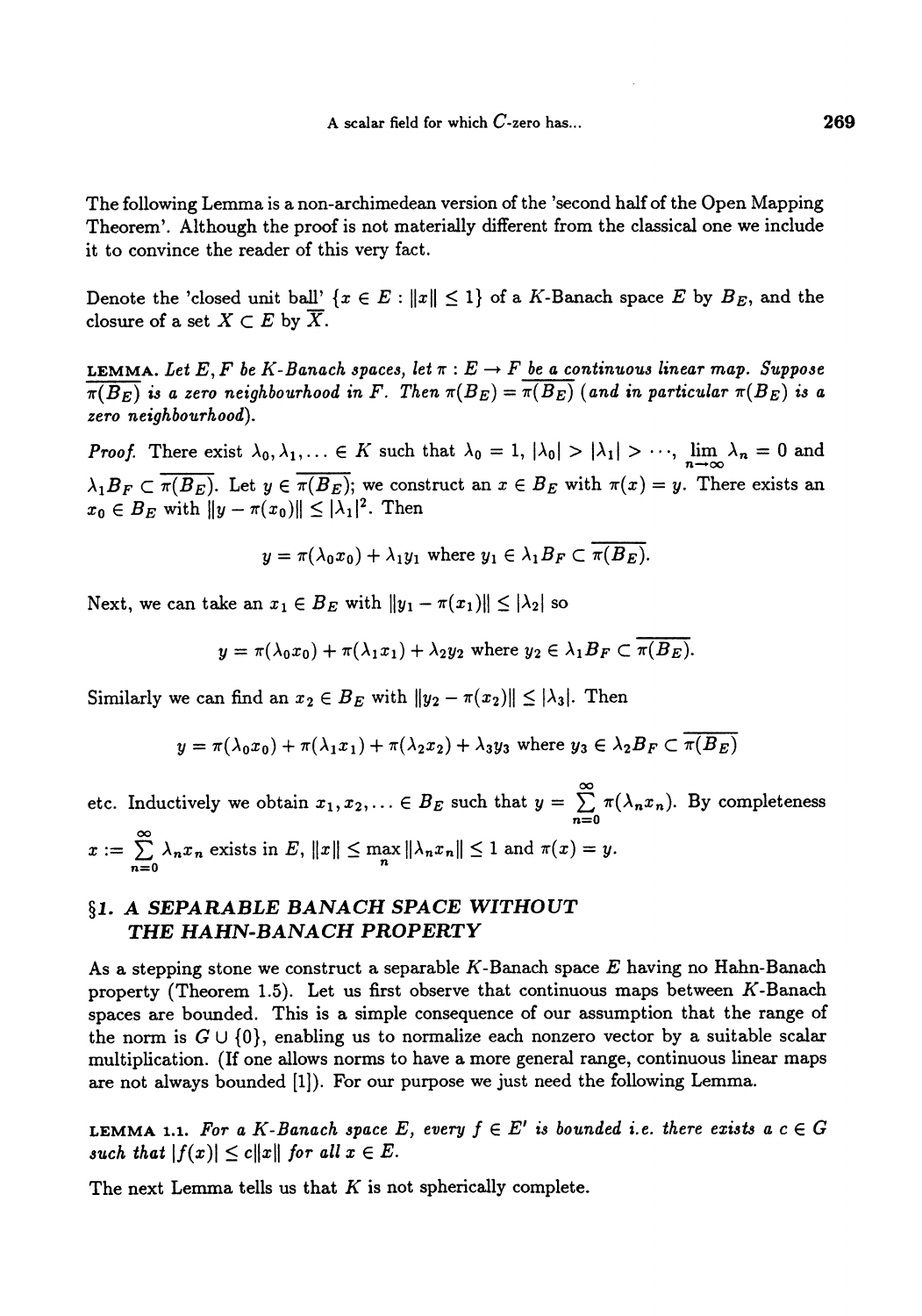#### W. Schikhof

**LEMMA 1.2.** Let  $\lambda_1, \lambda_2, \ldots \in K$  be such that  $|\lambda_1| > |\lambda_2| > \cdots$  is bounded below in G. Then there exist  $a_1, a_2, \ldots \in K$  such that  $B(a_1, |\lambda_1|), B(a_2, |\lambda_2|), \ldots$  form a nest with empty intersection.

*Proof.* Let  $\{b_1, b_2, ...\}$  be dense in K. The equivalence relation  $|x-y| \leq |\lambda_1|$  divides K into balls, so there is one, say  $B(a_1, |\lambda_1|)$ , that does not contain  $b_1$ . Similarly, the ball  $B(a_1, |\lambda_1|)$ is divided into (at least two) balls of radius  $|\lambda_2|$  so that we can find one, say  $B_2(a_2, |\lambda_2|)$ , that does not contain  $b_2$  etc.. Inductively we arrive at a nest  $B(a_1, |\lambda_1|) \supset B(a_2, |\lambda_2|) \supset \cdots$ where  $b_n \notin B(a_n, |\lambda_n|)$  for each n. Then  $B := \bigcap B(a_n, |\lambda_n|)$  contains none of the  $b_n$ , so it

has empty interior. On the other hand, if  $B \neq \emptyset$  it would contain a ball with radius  $|\lambda|$  where  $\lambda \in K$ ,  $0 < |\lambda| \leq |\lambda_n|$  for each n. We conclude that  $B = \emptyset$ .

**LEMMA 1.3.** Let  $\lambda_1, \lambda_2, \ldots \in K$  be such that  $H := \{s \in G : |\lambda_n|^{-1} \leq s \leq |\lambda_n| \text{ for all } n\}$  is a convex subgroup,  $H \neq \{1\}$ . If  $a_1, a_2, \ldots \in K$  are such that  $B(a_1, |\lambda_1|)$ ,  $B(a_2, |\lambda_2|), \ldots$  is a nest with empty intersection then so is for each  $c \in H$ ,  $c \geq 1$ ,  $B(a_1, c|\lambda_1|), B(a_2, c|\lambda_2|), \ldots$ 

*Proof.* For each n,  $a_{n+1} \in B(a_n, |\lambda_n|) \subset B(a_n, c|\lambda_n|)$  so the balls  $B(a_n, c|\lambda_n|)$   $(n \in \mathbb{N})$ form a nest. To complete the proof we show that any  $x \in \bigcap B(a_n, c|\lambda_n|)$  is also in

 $\bigcap B(a_n,|\lambda_n|).$ 

To this end it suffices to show that  $x \in B(a_1, |\lambda_1|)$ . Suppose  $|x - a_1| > |\lambda_1|$ . Since  $|a_m - a_1| \leq |\lambda_1|$  we have, for all m,  $|x - a_m| = |x - a_1|$  so there is an  $\alpha \in K$  such that

$$
|\alpha| = |x - a_m| \le c|\lambda_m| \qquad (m \in \mathbb{N}).
$$

Also  $|\lambda_m|^{-1} \leq 1 \leq c^{-1}|\lambda_1| < c^{-1}|\alpha|$  so that  $|\lambda_m|^{-1} \leq c^{-1}|\alpha| \leq |\lambda_m|$  for each m i.e.,  $|c^{-1}|\alpha| \in H$ . Then  $|\alpha| \in H$  conflicting  $|\alpha| > |\lambda_1|$ .

LEMMA 1.4. (Compare [4], p. 68) For every convex subgroup H of G,  $H \neq \{1\}$ ,  $H \neq G$ there exist  $\lambda_1, \lambda_2, \ldots, a_1, a_2, \ldots \in K$  as in Lemma 1.3. The formula<br> $\|(\lambda,\mu)\| = \lim_{m \to \infty} |\lambda - \mu a_m|$ 

$$
\|(\lambda,\mu)\|=\lim_{m\to\infty}|\lambda-\mu a_m|
$$

defines a norm on  $K^2$ . The function  $f : (\lambda, 0) \mapsto \lambda \quad (\lambda \in K)$  satisfies  $|f(x)| \leq ||x|| \quad (x \in$  $K \times \{0\}$ ) but for any extension  $\widetilde{f} \in (K^2)'$  we have  $|\widetilde{f}(x)| \le c||x||$   $(x \in K^2)$  for no  $c \in H$ .

*Proof.* Choose, for each  $n, \lambda_n \in K$  such that  $|\lambda_n| = g_n$  where  $g_n$  is as in (iv) of the Preliminaries. For the existence of  $a_1, a_2, \ldots$  combine Lemmas 1.2 and 1.3. After observing that for each  $\xi \in K$  the sequence  $m \mapsto |\xi - a_m|$  is eventually constant the proof that  $|| \ ||$ <br>is a norm becomes straightforward. Obviously  $||(\lambda, 0)|| = |\lambda| = |f(\lambda, 0)|$  for each  $\lambda \in K$ . Now let  $\tilde{f} \in (K^2)'$  be an extension of f and suppose

$$
|\tilde{f}(x)| \le c||x|| \qquad (x \in K^2)
$$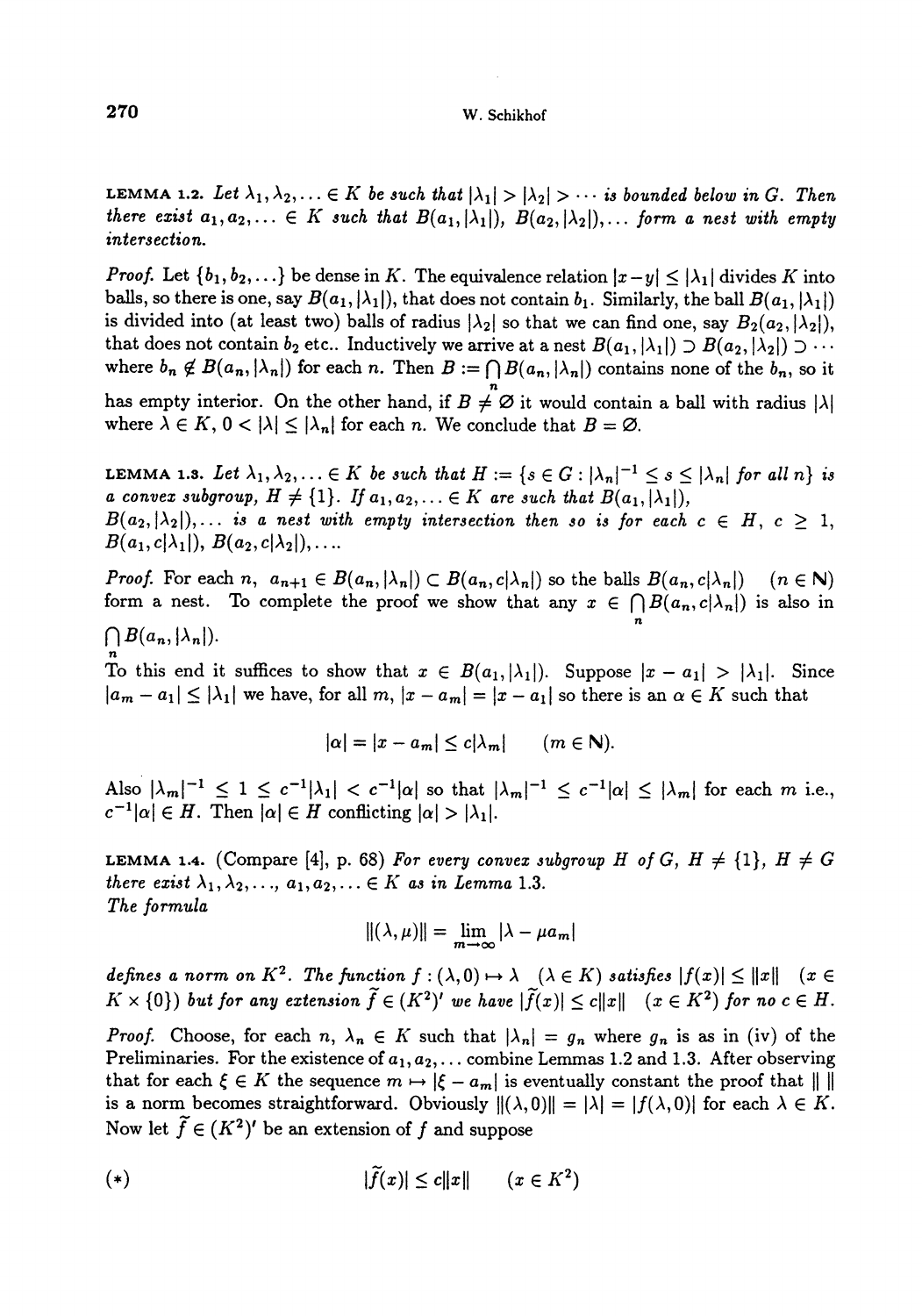for some  $c \in H$ . Then  $c \geq 1$ . Writing  $\alpha := -\widetilde{f}(0,1)$  formula (\*) becomes

$$
|\lambda - \mu \alpha| \leq c \lim_{m \to \infty} |\lambda - \mu a_m| \qquad (\lambda, \mu \in K),
$$

implying

$$
|\lambda - \alpha| \leq c \lim_{m \to \infty} |\lambda - a_m| \qquad (\lambda \in K),
$$

whence

$$
|a_n - \alpha| \leq c \lim_{m \to \infty} |a_n - a_m| \qquad (n \in \mathbb{N})
$$

But  $|a_n - a_m| \leq |\lambda_n|$  for  $m \geq n$  so that  $|a_n - \alpha| \leq c |\lambda_n|$  for all  $n \in \mathbb{N}$ , in other words  $\alpha \in \bigcap B(a_n, c|\lambda_n|) = \varnothing$ , a contradiction.

**THEOREM 1.5.** There exist a separable K-Banach space  $E$ , a subspace  $D$  of  $E$  and an element  $f \in D'$  that cannot be extended to an element of E'.

*Proof.* Let G be the union of the convex subgroups  $\{1\} \subsetneq H_1 \subsetneq H_2 \subsetneq \ldots$  By applying Lemma 1.4 to  $H := H_n$  we can find for each  $n \in \mathbb{N}$  a norm  $|| \cdot ||_n$  on  $K^2$  such that for any linear extension  $\tilde{f}_n$  of  $f_n : (\lambda, 0) \mapsto \lambda \quad (\lambda \in K)$  we have

$$
(*) \qquad |\tilde{f}_n(x)| \le c \|x\|_n \quad (x \in K^2) \quad \text{for no } c \in H_n.
$$

Now set  $E := \bigoplus (K^2, ||||_n)$  and denote its norm by  $||||. E$  is separable. Let D be the subspace of all  $(\lambda_n, \mu_n)_{n\in\mathbb{N}}$  for which  $\mu_n = 0$  for all n and define  $f : D \to K$  by the formula

$$
f((\lambda_n,0)_{n\in\mathbb{N}})=\sum_{n=1}^{\infty}f_n((\lambda_n,0))=\sum_{n=1}^{\infty}\lambda_n.
$$

Then  $|f(x)| \le ||x||$   $(x \in D)$  so  $f \in D'$ . However, if  $\widetilde{f} \in E'$  is an extension then by Lemma 1.1 there exists a  $c \in G$  for which  $|\tilde{f}(x)| \le c ||x||$   $(x \in E)$ . Then  $c \in H_n$  for some n and the restriction of  $\tilde{f}$  to  $(K^2, \|\ \|_n)$  is an extension of  $f_n$  for which  $|\tilde{f}(x)| \leq c \|x\|_n$   $(x \in$  $(K^2, || ||_n))$  conflicting (\*). It follows that F has no continuous linear extension  $E \to K$ .

## §2. THE SPACE c<sub>0</sub> DOES NOT HAVE THE HAHN-BANACH PROPERTY

**THEOREM 2.1.** Every separable K-Banach space E is a quotient of  $c_0$ .

*Proof.* The set  $\{y \in E : ||y|| = 1\}$  is separable; let  $\{y_1, y_1,...\}$  be a dense subset. Define  $\pi : c_0 \to E$  by the formula

$$
\pi\big((\xi_1,\xi_2,\ldots)\big)=\sum_{i=1}^\infty \xi_i y_i.
$$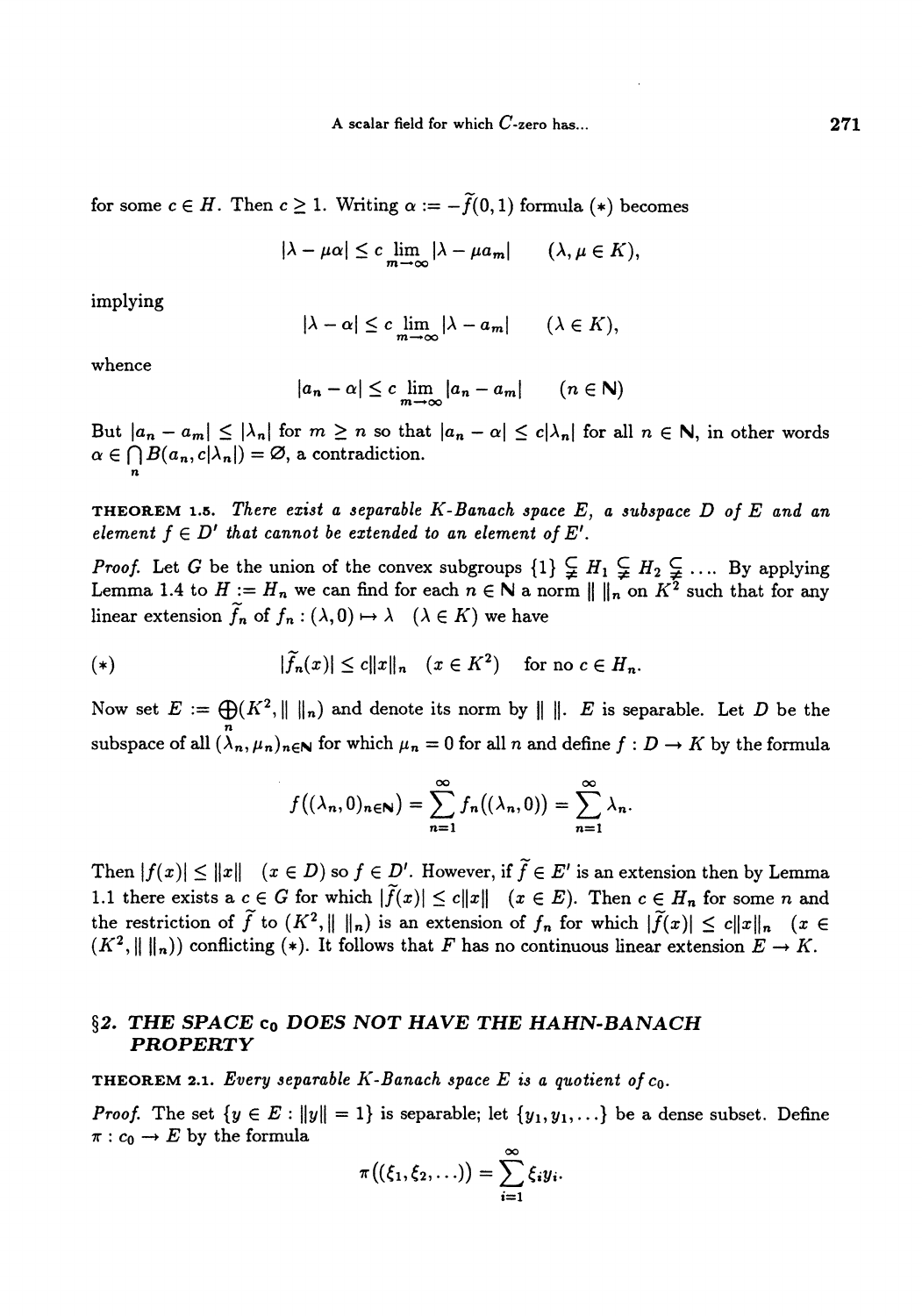#### W. Schikhof

Then clearly  $\|\pi(x)\| \le \|x\|$  for all  $x \in c_0$ . For each  $\lambda \in K$ ,  $0 < |\lambda| \le 1$  the set  $\{\lambda y_1, \lambda y_2, \ldots\}$  is dense in  $\{x \in E : ||x|| = |\lambda|\}$ . It follows that  $\pi(B_{c_0})$  is dense in  $B_E$ . By the Lemma of the Preliminaries we may conclude that  $\pi(B_{c_0}) = B_E$  and also  $\pi(\lambda B_{c_0}) = \lambda B_E$  for each  $\lambda \in K$ . Now let  $y \in E$ ,  $||y|| = |\lambda|$ . Then there exists an  $x \in c_0$  with  $\pi(x) = y$  and  $||x|| \leq |\lambda|$ . But also  $|\lambda| = ||y|| = ||\pi(x)|| \leq ||x||$ , so  $||x|| = |\lambda|$ . It follows that  $\pi$  is a quotient map.

REMARK. We even proved that E is a strict quotient of  $c_0$  i.e.,  $||y|| = \min{||x|| : x \in$  $c_0, \pi(x) = y$  for each  $y \in E$ .

**THEOREM 2.2.** There exist a (closed) subspace S of  $c_0$  and a  $g \in S'$  that cannot be extended to an element of  $c'_0$ .

*Proof.* Let E, D, f be as in Theorem 1.5 and let  $\pi$  :  $c_0 \rightarrow E$  be the strict quotient map of Theorem 2.1. Set  $S := \pi^{-1}(D)$ . The function  $g := f \circ \pi$  is in  $S'$ . If  $\widetilde{g} \in c'_0$  were an extension of g then the unique map  $\tilde{f}$  making the diagram



commute, is a linear extension of f. But  $\tilde{f}$  is also continuous (by Lemma 1.1 there is a  $c \in G$  such that  $|\tilde{g}(z)| \le c||z||$  for all  $z \in c_0$ . Let  $y \in E$ , choose an  $x \in c_0$  with  $\pi(x) = y$ ,  $||x|| = ||y||$ . Then  $|\tilde{f}(y)| = |\tilde{f}(\pi(x))| = |\tilde{g}(x)| \le c||x|| = c||y||$ , a contradiction by Lemma 1.5.

Some further questions (recall that we assumed throughout that norm values are in  $G \cup \{0\}$ and that  $(K, \vert \vert)$  satisfies (i)-(v) of the Preliminaries) :

- 1. Does there exist an infinite-dimensional  $K$ -Banach space having the Hahn-Banach property?
- 2. Does there exist a separable  $K$ -Banach space whose dual does not separate points (resp. is trivial)?
- 3. Does there exist a separable  $K$ -Banach space without a Schauder base? In particular, does the space E of Theorem 1.5 have a Schauder base?
- 4. It is not very hard to see that any Banach space over a spherically complete valued field  $(L, \vert \cdot \vert)$  has the Hahn-Banach property. Now let  $(L, \vert \cdot \vert)$  be a field with a complete valuation of infinite rank that is not spherically complete. Does it follow that  $c_0$  does not have the Hahn-Banach property?

## REFERENCES

[1] H. Gross and U-M. Künzi, On a class of orthomodular quadratic spaces. L'Enseignement Mathématique 31 (1985), 187-212.